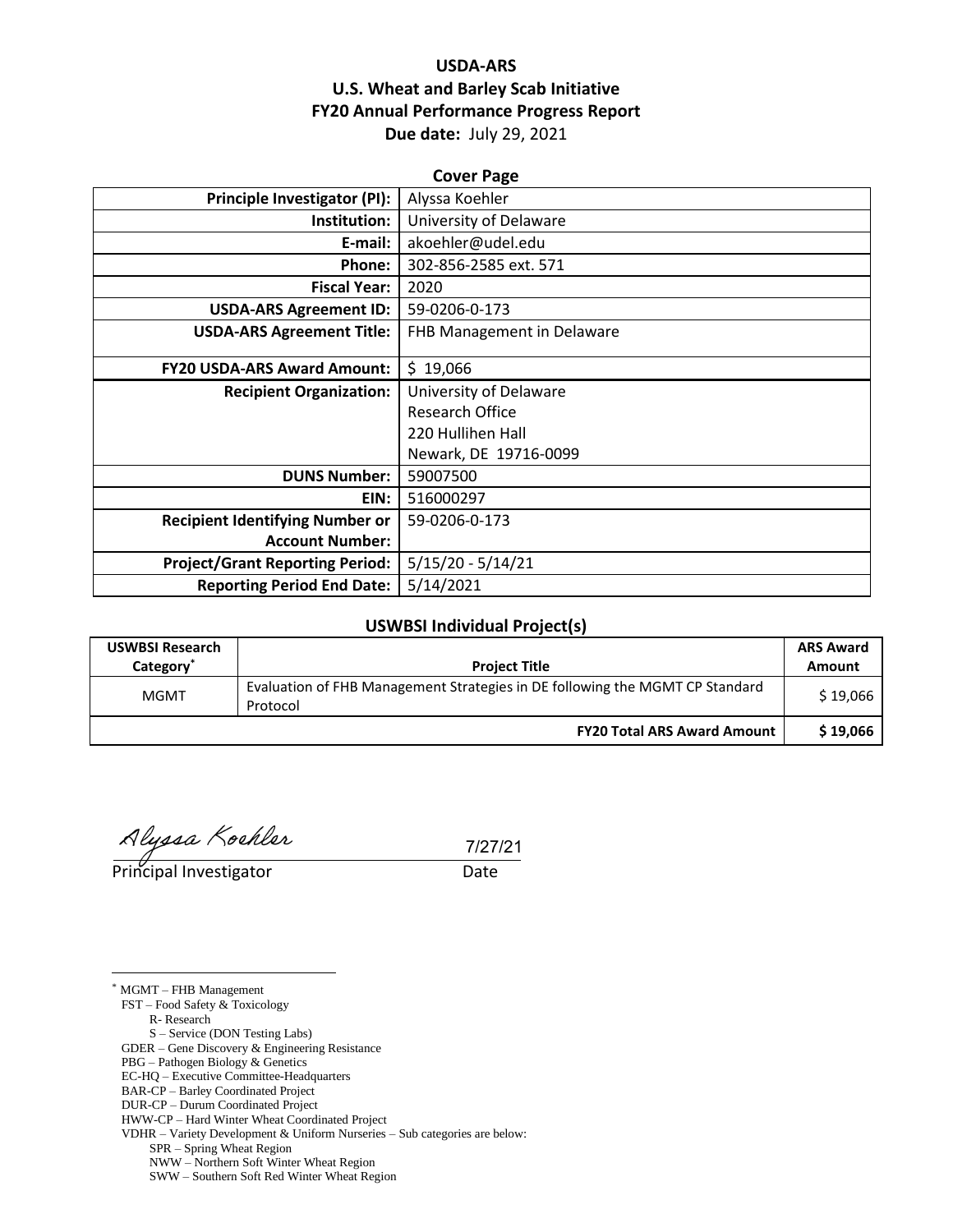## **Project 1:** *Evaluation of FHB Management Strategies in DE following the MGMT CP Standard Protocol*

### **1. What are the major goals and objectives of the research project?**

Winter wheat and malting barley are important crops to growers of Delaware. In recent years, environmental conditions have been highly conducive for Fusarium Head Blight. Many growers utilize risk model forecasting and rely on the application of fungicides when environmental conditions set up a high risk for FHB. The release of a new fungicide, Miravis® Ace, has drawn attention from growers and there is need for local data onrecommended application timing and product performance. This project seeks to follow the FHB ManagementCoordinated Project (MGMT\_CP) to address the following objectives:

- 1) Evaluate the integrated effects of fungicide treatment and genetic resistance on FHB and DON in wheat with emphasis on a new fungicide, Miravis Ace.
- 2) Compare the efficacy of Miravis Ace when applied at early heading, anthesis, or after anthesis to a standard anthesis application of Prosaro<sup>®</sup> or Caramba<sup>®</sup>.
- 3) Generate data to further quantify the economic benefit of FHB/DON management strategies.
- 4) Disseminate data to producers and stakeholders through extension outreach programming.
- **2. What was accomplished under these goals or objectives?** *(For each major goal/objective, address these three items below.)*

#### **a) What were the major activities?**

As part of this project, 3 trials were conducted. Following the MGMT\_CP, two winter wheat cultivars were planted to assess fungicide performance on susceptible and moderately resistant varieties (objective 1). Using a susceptible variety, a second inoculated wheat field was established to analyze efficacy of the new fungicide, Miravis Ace, and compare performance at different timings to previous fungicide standards (objectives 2 &3). A uniform fungicide trial was conducted in malting barley to analyze the efficacy of Miravis Ace at different timings (objectives 2&3). After fungicide application, plots were monitored and rated for FHB incidence and severity, flag leaf disease severity, yield, test weight, kernels damaged by FHB, and DON level.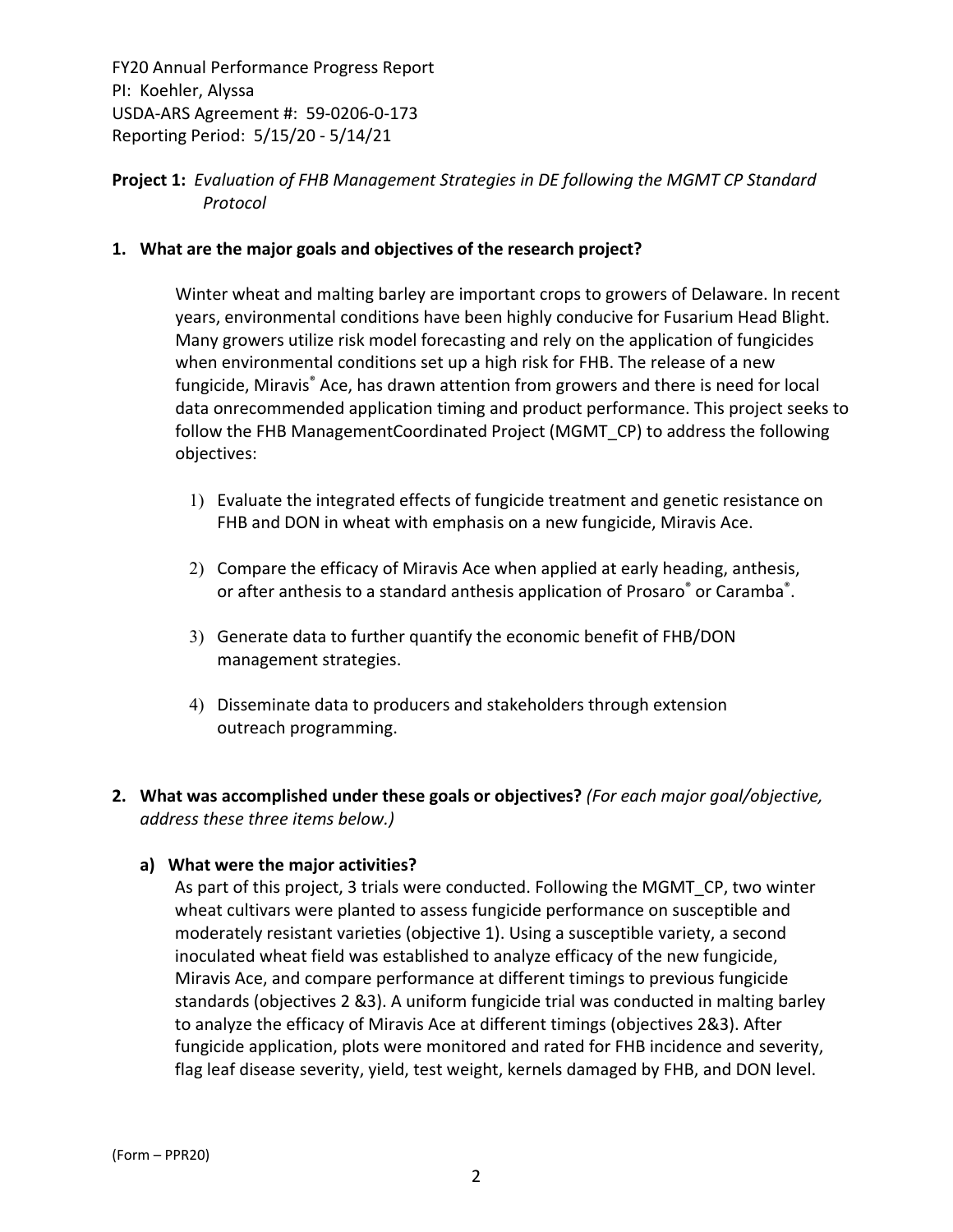> Trial results were shared through extension programming, plant disease management reports, and at winter meetings (objective 4).

#### **b) What were the significant results?**

The most notable results occurred in the malting barley trial (obj 2&3). All products and timings reduced FHB incidence and severity in comparison to the no fungicide control. At harvest, the control plot yield averaged 86.7 bu/a. Miravis Ace applied at Anthesis had the highest yield at 105.6 bu/a. DON values were low and could not be sorted by treatment. Frosts at the time of heading impacted wheat yield potential. In the wheat fungicide trial, differences in FHB incidence and severity were observed with all treatments and timings having lower disease than the control plots (obj 2&3). Two new products, USF0115 and BAS840, were screened in addition to Miravis Ace. In the variety:fungicide trial, the susceptible variety, Shirley yielded higher than the variety with partial resistance, DG9932. However, FHB severity was higher in the susceptible (obj 1). Data generated from this project indicated that Miravis Ace performs just as well as Caramba and Prosaro, and that all timings provide disease control. Mycotoxin values were too low to separate optimal timing based on DON values.

#### **c) List key outcomes or other achievements.**

- 1) Expected Outcome: Regional product performance data for comparison of control provided by host resistance, fungicides, or both.
- Actual Outcome: Product performance was assessed and dispersed to stakeholders.
- 2) Expected Outcome: Improved application‐timing recommendations and efficacy data on various application timings of the new product, Miravis Ace.
- Actual Outcome: Data was generated comparing application timings and results were disseminated.
- 3) Expected Outcome: Increased data to support management decisions made by stakeholders.
- Actual Outcome: Increases in local data were achieved.
- 4) Expected Outcome: Increase dispersion and utilization of new data through in person and digital communication platforms.
- Actual Outcome: Multiple information dissemination platforms were used to share research findings and one graduate student was trained.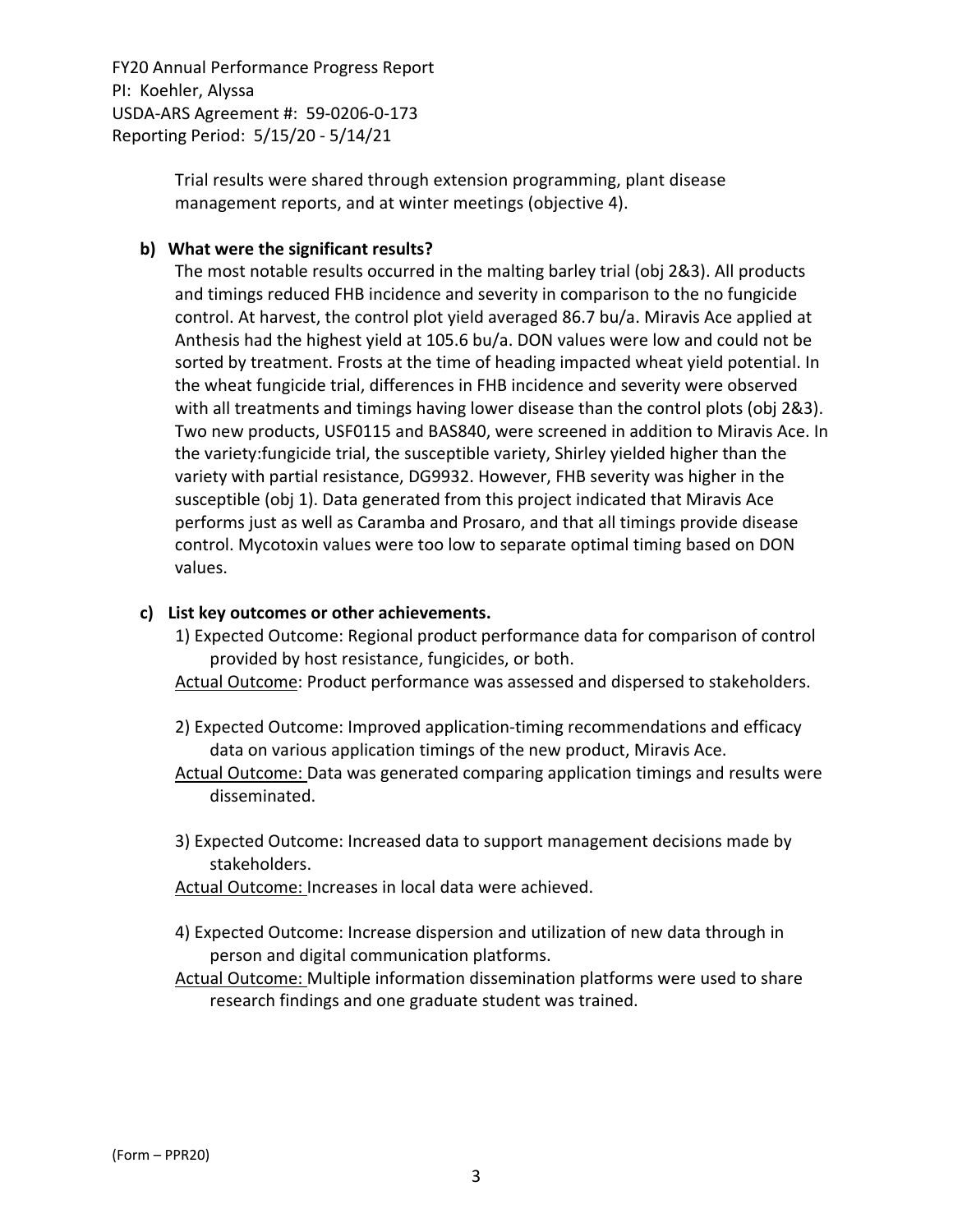## **3. Was this research impacted by the COVID‐19 pandemic (i.e. university shutdowns and/or restrictions, reduced or lack of support personnel, etc.)? If yes, please explain how this research was impacted or is continuing to be impacted.**

The COVID‐19 pandemic hit right in the middle of small grain field season. We had planned to inoculated all trials and set up misting in the wheat fungicide trial, but staff shortages kept this from being possible. Inoculum made prior to university shutdown was applied, but there was a few month period where access to the lab was very limited ruling out continuation of inoculum preparation. The PI was able to continue to work through a research continuity clause, but operations were largely disrupted much of 2020.

#### **4. What opportunities for training and professional development has the project provided?**

Data from the project was presented virtually at Mid Atlantic Crop School and Delaware Ag Week that provide pesticide credit training to hundreds of stakeholders.

#### **5. How have the results been disseminated to communities of interest?**

Updates on disease risk,product efficacy, and optimal application periods were shared through the University of Delaware's Weekly Crop Update, social media platforms, and two Plant Disease Management Reports. A joint poster was presented at the virtual FHB forum and a poster was presented by the graduate student on the project at the APS Potomac Division Annual meeting held virtually in 2021.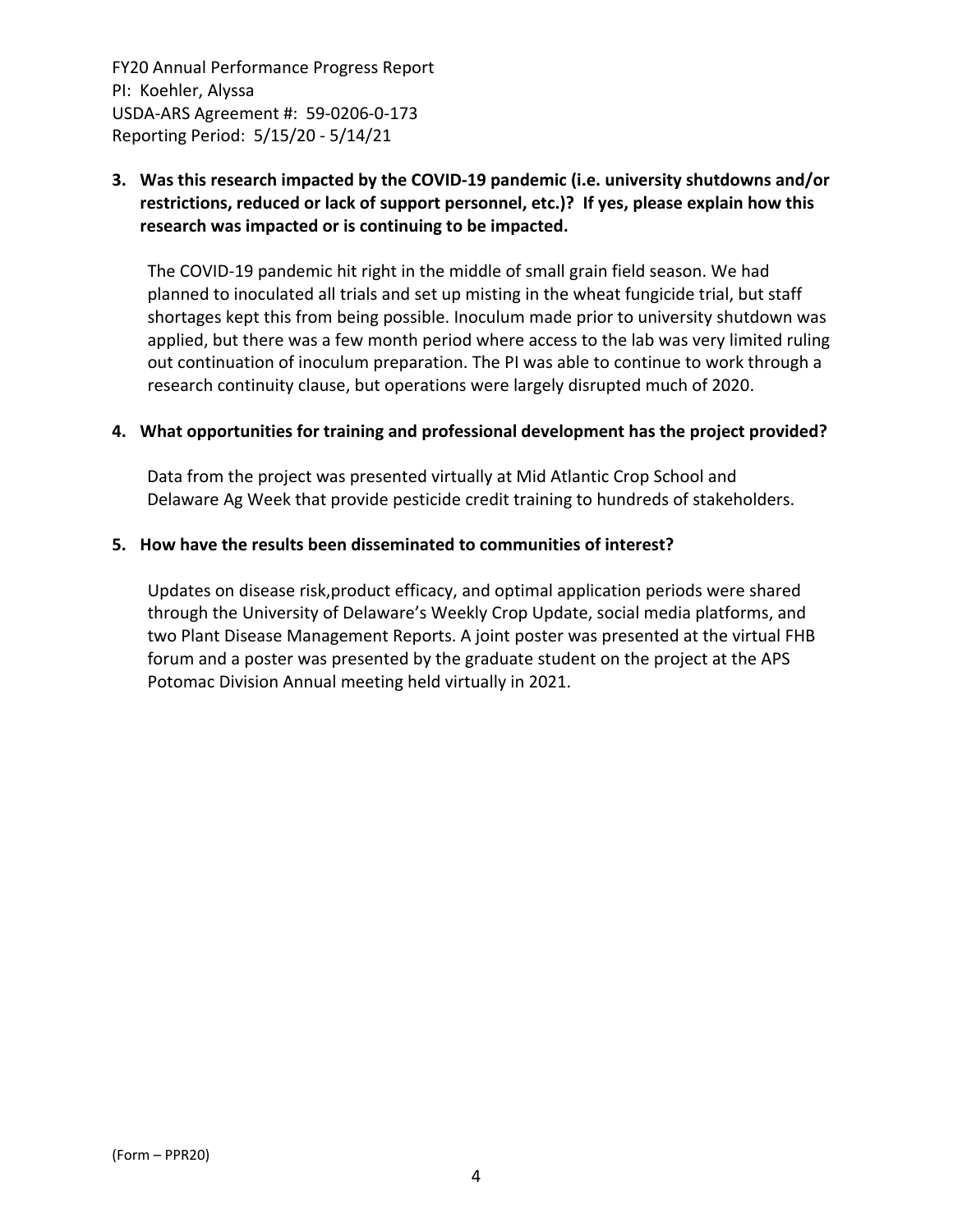## **Training of Next Generation Scientists**

**Instructions:** Please answer the following questions as it pertains to the FY20 award period (5/15/20 ‐ 5/14/21). The term "support" below includes any level of benefit to the student, ranging from full stipend plus tuition to the situation where the student's stipend was paid from other funds, but who learned how to rate scab in a misted nursery paid for by the USWBSI, and anything in between.

**1. Did any graduate students in your research program supported by funding from your USWBSI grant earn their MS degree during the FY20 award period?** ☐Yes ☒No

**If yes, how many?** Click to enter number here.

**2. Did any graduate students in your research program supported by funding from your USWBSI grant earn their Ph.D. degree during the FY20 award period?**

☐Yes ☒No **If yes, how many?** Click to enter number here.

**3. Have any post docs who worked for you during the FY20 award period and were supported by funding from your USWBSI grant taken faculty positions with universities?** ☐Yes ☒No

**If yes, how many?** Click to enter number here.

**4. Have any post docs who worked for you during the FY20 award period and were supported by funding from your USWBSI grant gone on to take positions with private ag‐ related companies or federal agencies?**

☐Yes ☒No

**If yes, how many?** Click to enter number here.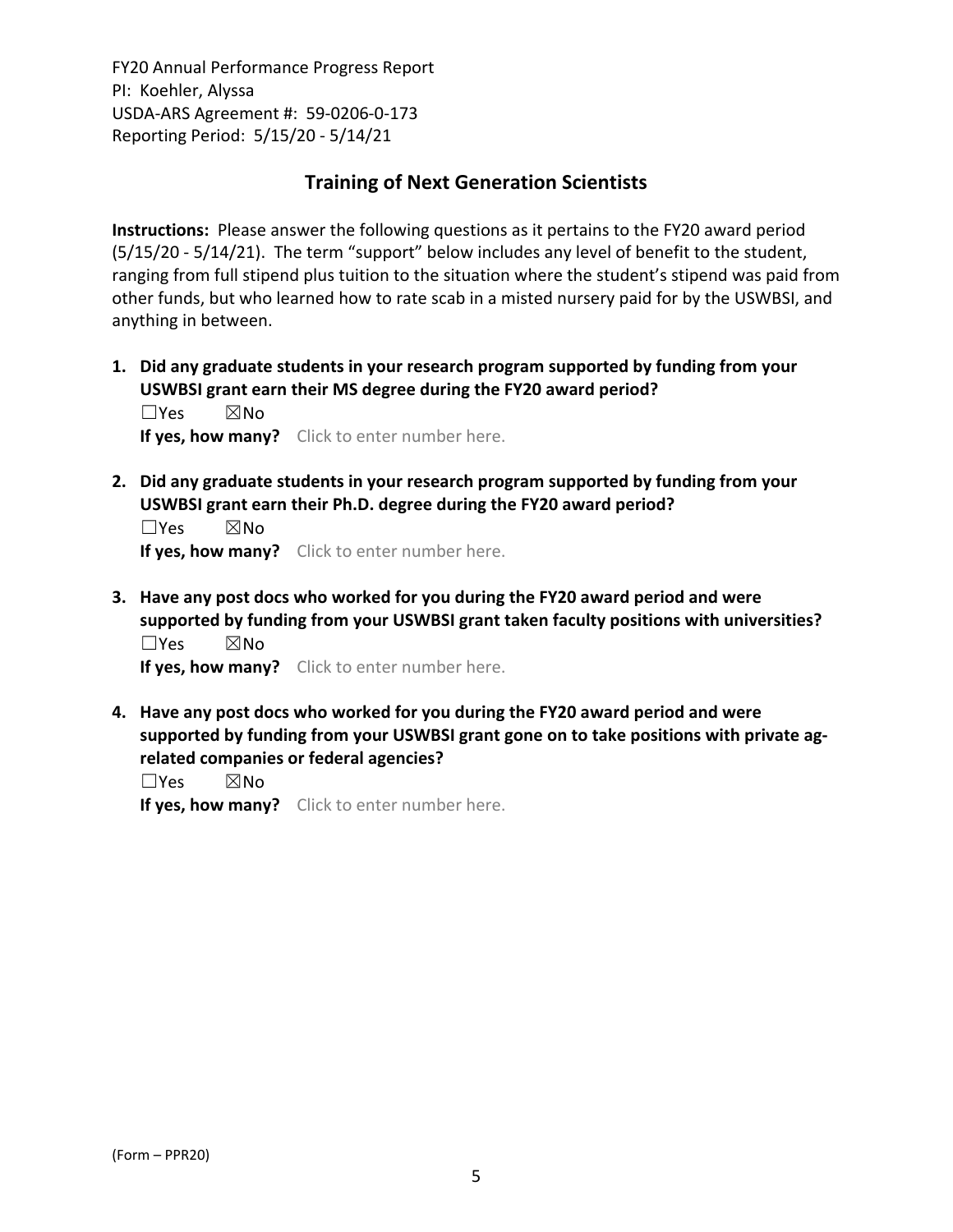# **Release of Germplasm/Cultivars**

**Instructions:** In the table below, list all germplasm and/or cultivars released with full or partial support through the USWBSI during the FY20 award period (5/15/20 - 5/14/21). All columns must be completed for each listed germplasm/cultivar. Use the key below the table for Grain Class abbreviations. 

| Name of Germplasm/Cultivar | <b>Grain Class</b>    | <b>FHB Resistance</b>                                  | <b>FHB</b><br>Rating<br>$(0-9)$  | Year<br><b>Released</b> |
|----------------------------|-----------------------|--------------------------------------------------------|----------------------------------|-------------------------|
| N/A                        | Select Grain<br>Class | Select what represents<br>your most resistant<br>check | Enter as<br>$text 0-9$<br>rating | Select Year             |
| Click here to enter text.  | Select Grain<br>Class | Select what represents<br>your most resistant<br>check | Enter as<br>text 0-9<br>rating   | Select Year             |
| Click here to enter text.  | Select Grain<br>Class | Select what represents<br>your most resistant<br>check | Enter as<br>text 0-9<br>rating   | Select Year             |
| Click here to enter text.  | Select Grain<br>Class | Select what represents<br>your most resistant<br>check | Enter as<br>text 0-9<br>rating   | Select Year             |
| Click here to enter text.  | Select Grain<br>Class | Select what represents<br>your most resistant<br>check | Enter as<br>text 0-9<br>rating   | Select Year             |
| Click here to enter text.  | Select Grain<br>Class | Select what represents<br>your most resistant<br>check | Enter as<br>text 0-9<br>rating   | Select Year             |
| Click here to enter text.  | Select Grain<br>Class | Select what represents<br>your most resistant<br>check | Enter as<br>text 0-9<br>rating   | Select Year             |
| Click here to enter text.  | Select Grain<br>Class | Select what represents<br>your most resistant<br>check | Enter as<br>text 0-9<br>rating   | Select Year             |
| Click here to enter text.  | Select Grain<br>Class | Select what represents<br>your most resistant<br>check | Enter as<br>text 0-9<br>rating   | Select Year             |
| Click here to enter text.  | Select Grain<br>Class | Select what represents<br>your most resistant<br>check | Enter as<br>text 0-9<br>rating   | Select Year             |
| Click here to enter text.  | Select Grain<br>Class | Select what represents<br>your most resistant<br>check | Enter as<br>text 0-9<br>rating   | Select Year             |
| Click here to enter text.  | Select Grain<br>Class | Select what represents<br>your most resistant<br>check | Enter as<br>text 0-9<br>rating   | Select Year             |
| Click here to enter text.  | Select Grain<br>Class | Select what represents<br>your most resistant<br>check | Enter as<br>text 0-9<br>rating   | Select Year             |
| Click here to enter text.  | Select Grain<br>Class | Select what represents<br>your most resistant<br>check | Enter as<br>text 0-9<br>rating   | Select Year             |

NOTE: Leave blank if you have nothing to report or if your grant did NOT include any VDHR-related projects.

**NOTE:** List the associated release notice or publication under the appropriate sub-section in the 'Publications' section of the FPR.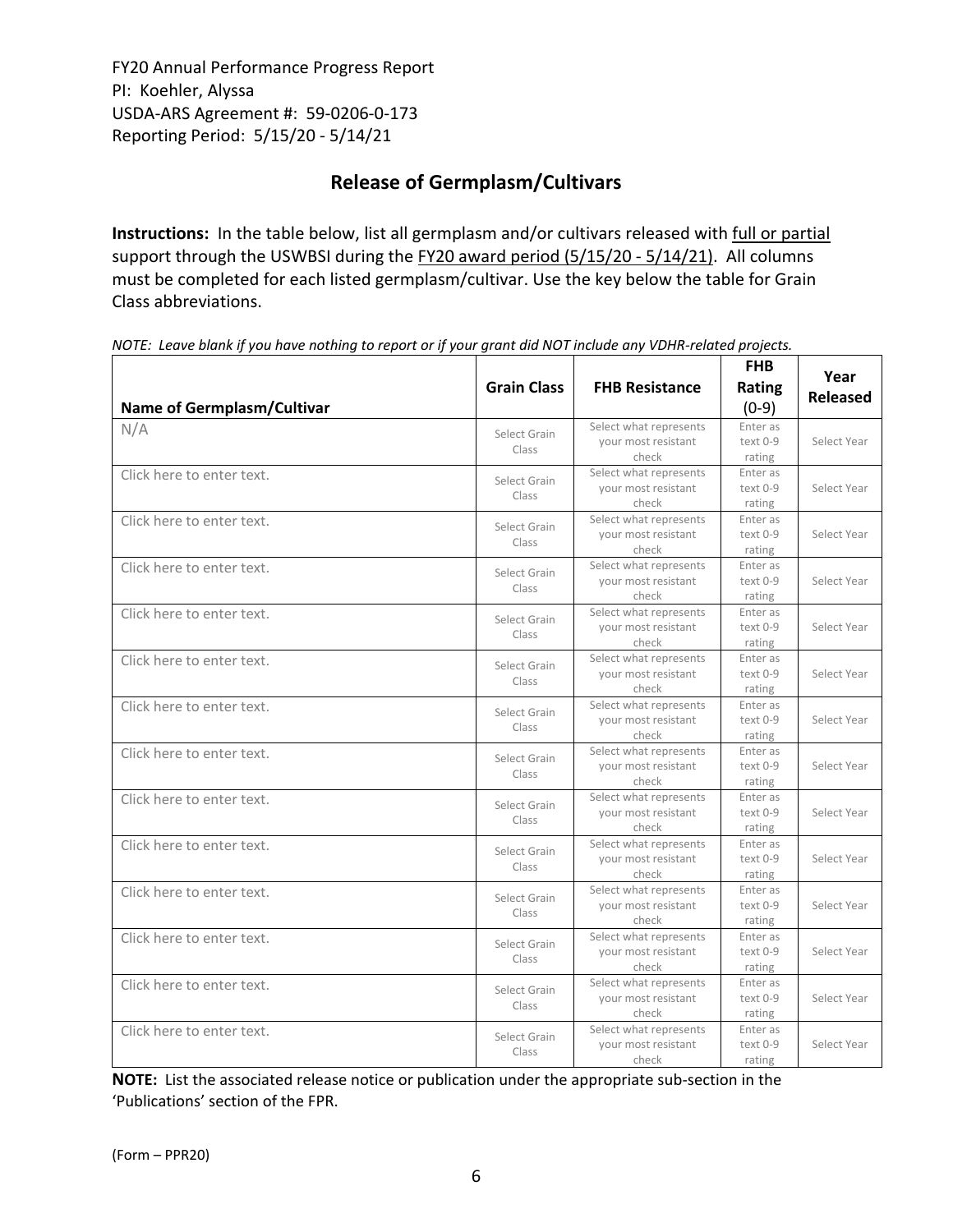# **Publications, Conference Papers, and Presentations**

**Instructions:** Refer to the PR\_Instructions for detailed more instructions for listing publications/presentations about your work that resulted from all of the projects included in the FY20 grant award. Only citations for publications published (submitted or accepted) or presentations presented during the **award period (5/15/20 ‐ 5/14/21**) should be included. If you did not publish/submit or present anything, state 'Nothing to Report' directly above the Journal publications section.

NOTE: Directly below each citation, you **must** indicate the Status (i.e. published, submitted, etc.) and whether acknowledgement of Federal support was indicated in the publication/ presentation. See example below for a poster presentation with an abstract:

Winn, Z.J., Acharya, R., Lyerly, J., Brown‐Guedira, G., Cowger, C., Griffey, C., Fitzgerald, J., Mason R.E., and Murphy, J.P. (2020, Dec 7‐11). Mapping of Fusarium Head Blight Resistance in NC13‐20076 Soft Red Winter Wheat (p. 12). In: Canty, S., Hoffstetter, A. and Dill‐Macky, R. (Eds.), *Proceedings of the 2020 National [Fusarium](https://scabusa.org/pdfs/NFHBF20_Proceedings.pdf) Head Blight Forum*. https://scabusa.org/pdfs/NFHBF20\_Proceedings.pdf. Status: Abstract Published and Poster Presented Acknowledgement of Federal Support: YES (Abstract and Poster)

#### **Journal publications.**

Nothing to report.

#### **Books or other non‐periodical, one‐time publications.**

Nothing to report.

#### **Other publications, conference papers and presentations**.

Luis, J.M., Ng, S.J., Bergstrom, G., Bissonnette, K., Bowen, K., Bradley, C., Byamukama, E., Chilvers, M., Collins, A., Cowger, C., Darby, H., DeWolf, E., Dill‐Macky, R., Esker, P., Friskop, A., Kleczewski, N., Koehler, A., Madden, L., Marshall, J., Mehl, H., Moraes, W., Nagelkirk, M., Rawat, N., Smith, D., Telenko, D., Wegulo, S., Young‐Kelly, H., and Paul, P.A. (2020). Fusarium head blight management coordinated project: Integrated management trials 2018‐2020. In: *Proceedings of the 2020 National Fusarium Head Blight Forum*. Online: December 7‐11, 2020, pp. 38‐43.

#### Status: Published Acknowledgement of Federal Support: Yes